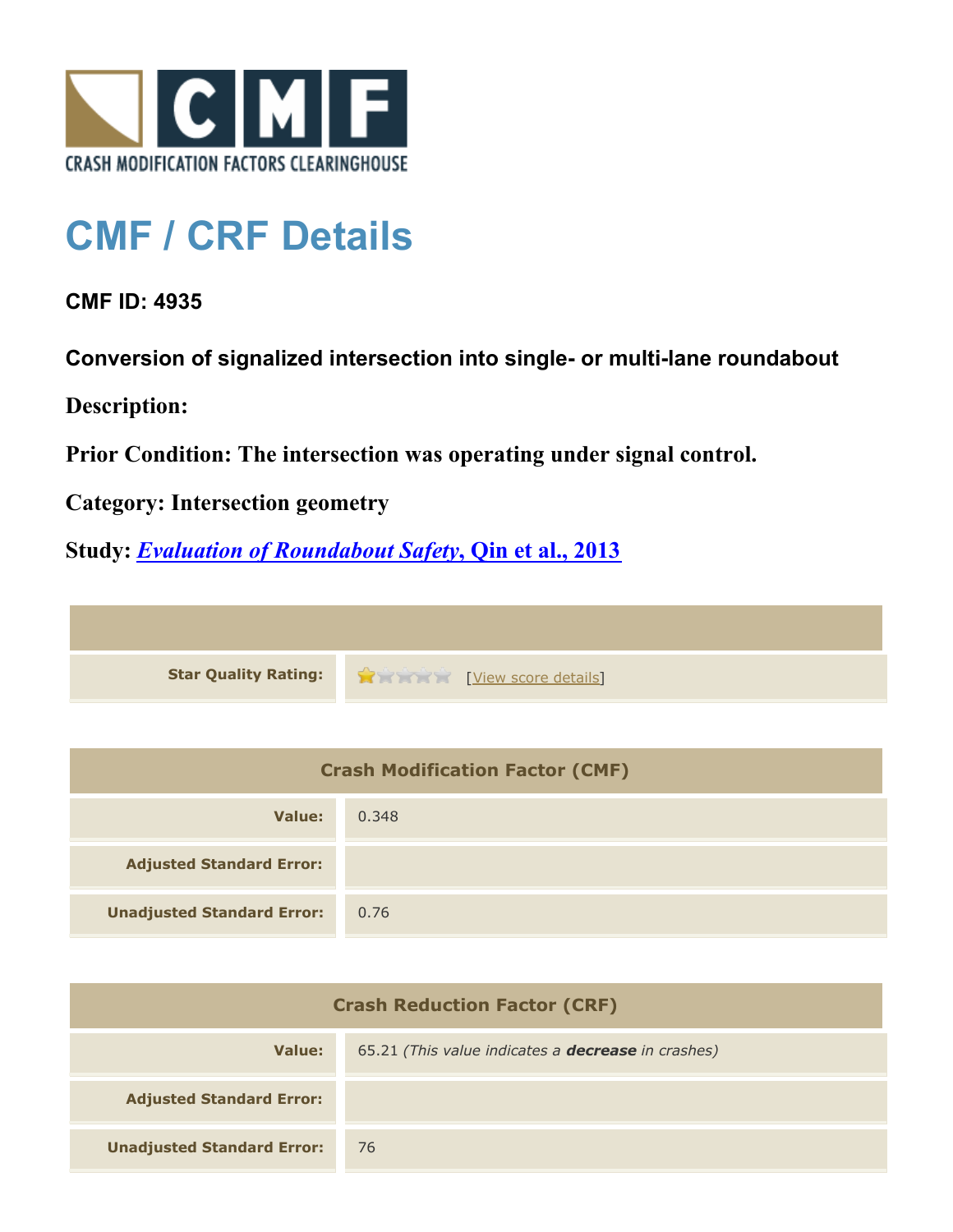| <b>Applicability</b>                    |                                                                      |
|-----------------------------------------|----------------------------------------------------------------------|
| <b>Crash Type:</b>                      | All                                                                  |
| <b>Crash Severity:</b>                  | K (fatal), A (serious injury), B (minor injury), C (possible injury) |
| <b>Roadway Types:</b>                   | Not specified                                                        |
| <b>Number of Lanes:</b>                 | $\overline{4}$                                                       |
| <b>Road Division Type:</b>              | All                                                                  |
| <b>Speed Limit:</b>                     |                                                                      |
| <b>Area Type:</b>                       | All                                                                  |
| <b>Traffic Volume:</b>                  |                                                                      |
| <b>Time of Day:</b>                     | All                                                                  |
| If countermeasure is intersection-based |                                                                      |

| <b>Intersection Type:</b>         | Roadway/roadway (not interchange related)                                              |
|-----------------------------------|----------------------------------------------------------------------------------------|
| <b>Intersection Geometry:</b>     | 3-leg, 4-leg                                                                           |
| <b>Traffic Control:</b>           | Signalized                                                                             |
| <b>Major Road Traffic Volume:</b> | 4100 (total entering) to 48100 (total entering) Annual Average Daily<br>Traffic (AADT) |
| <b>Minor Road Traffic Volume:</b> |                                                                                        |

| <b>Development Details</b>      |              |
|---------------------------------|--------------|
| <b>Date Range of Data Used:</b> | 1994 to 2010 |
| <b>Municipality:</b>            | Statewide    |
| State:                          | WI           |
| <b>Country:</b>                 | <b>USA</b>   |